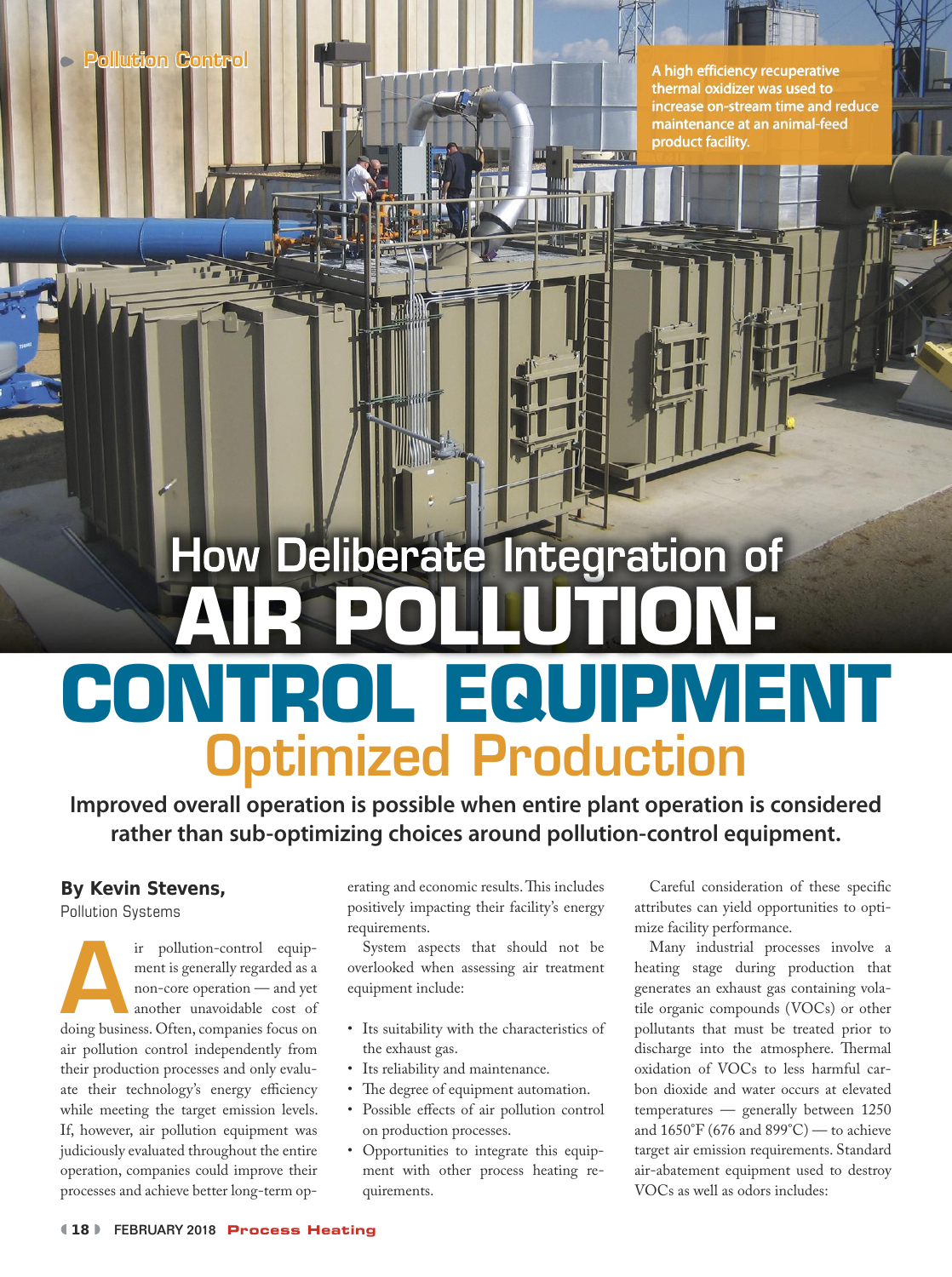# Pollution Control



The exhaust from the air abatement equipment can be used as an input into a boiler system to optimize facility operations. At this animalfeed supplement manufacturing facility, the appropriate technology for long-term industrial use is a direct-fired oxidizer.

- Regenerative thermal oxidizers.
- Recuperative thermal oxidizers.
- Direct-fired thermal oxidizers.
- Flares.
- Enclosed flares.
- Catalytic oxidizers.

Each pollution-control device has strengths and weaknesses, which depend upon the application and the process conditions for which it is used. When evaluating the necessity of meeting air-permit requirements in relation to production requirements, new and different solutions may materialize.

Usually, the temperature required to operate pollution-control equipment is significantly higher than the temperature for heating processes required in a plant's production. Herein lies an opportunity to improve overall facility results that is often overlooked.

When the entire facility is considered — including the air pollution-control equipment — the possible energy savings opportunity can be estimated by considering how much energy is leaving the facility through the exhaust stacks relative to the energy requirements to operate the facility. In other words, operations that discharge large amounts of heat into the atmosphere — as would be the case if employing an enclosed flare or direct-fired oxidizer could instead recover some of that heat and

utilize it somewhere in the main production process or facility. This improves efficiency and reduces energy consumption.

#### **Using Recovered Energy to Preheat Fresh Air**

One way to achieve such improved efficiency and reduced energy consumption is to use secondary heat recovery from a recuperative oxidizer to preheat fresh air for other processes in the facility. The following case illustrates the execution of this approach.

thermal oxidizer to preheat fresh air for use in the process dryers. By integrating automated controls on the heating air for these dryers, the target temperature of the dryer air was consistently maintained — as was product quality.

The animal-feed-products manufacturer also incorporated several other energysaving features into the system. They included proportioning air-to-fuel valves on the gas train and high efficiency fans with variable-frequency drives.

**The parallel heat exchanger design allows for significant process flexibility in terms of changes to flow rate and ambient temperature as well as any future temperature setpoint adjustments, should they be required.**

An animal-feed-products manufacturer had to increase production capacity in its Midwest facility to meet an increase in demand. New air pollution-control equipment was required to effectively reduce odors in 40,000 scfm of VOC-laden process air, generated in the production of animal supplements.

Energy consumption and long-term reliability and maintenance were considered seriously in the equipment selection and design. A high efficiency recuperative thermal oxidizer was appropriate in order to increase on-stream time and reduce maintenance.

This equipment accomplishes energy recovery by using a heat exchanger — typically a shell-and-tube design — to transfer some of the heat exiting the reactor to preheat the process gas prior to entering the recuperative thermal oxidizer. The primary heat exchanger was economical at between 50 to 80 percent thermal efficiency. With the opportunity to preheat incoming process air, a recuperative thermal oxidizer's steady operation and flexibility of design and control allowed it to become a more integral part of the production process.

Furthermore, a secondary heat exchanger was incorporated with the recuperative

Other oxidizer technologies that have higher energy-efficiency ratings in isolation — including catalytic and regenerative oxidation systems — were not appropriate for this application due to the particulates present in the airstream. Overall, the system was designed to reduce fuel consumption by more than 50 percent compared to a typical recuperative thermal oxidizer of the same size.

#### **Using Available Energy for Process Ovens**

Another example of air pollution equipment being carefully evaluated with the overall production process occurred at a coil-coating facility in Texas. Air pollution-control equipment was required to treat approximately 45,000 scfm of VOCladen gases at a minimum of 90 percent destruction efficiency. The exhaust exited the process ovens at 530°F (277°C). Also, it was necessary to raise the gas temperature to 1500°F (815°C) in the presence of oxygen to achieve the targeted environmental requirements. Important goals included that the equipment be designed for reliable long-term industrial use, low maintenance and reduced energy consumption — with no impact on the production process.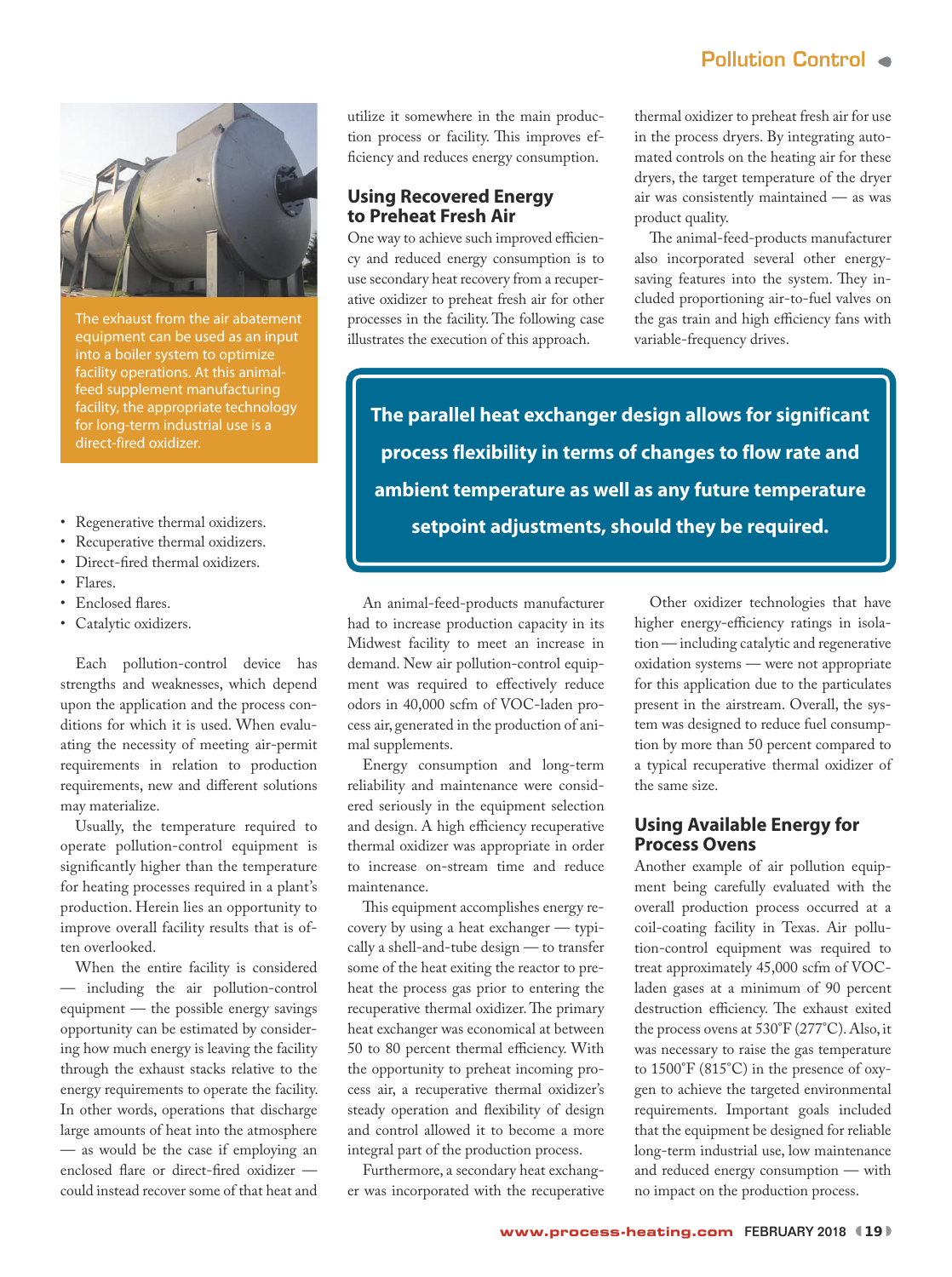

**FIGURE 1.** A recuperative thermal oxidizer with parallel heat exchangers uses the available energy to preheat incoming fresh air to provide air to the process ovens, eliminating the need for additional heating with oven burners.

In this case, a sub-optimal solution would have been to incorporate a high efficiency regenerative thermal oxidizer (RTO) at the end of pipe. Although a regenerative thermal oxidizer has great thermal efficiency, backpressure fluctuations on the process due to poppet-valve and airflow changes — along with higher maintenance concerns — made it less than ideal to meet the objectives. Additionally, regardless of the thermal efficiency, the exhaust from the regenerative thermal oxidizer would contain significant energy because the temperature into the system was 530°F (277°C).

In this scenario, the design team determined that a recuperative thermal oxidizer with parallel heat exchangers would best meet the operational and environmental objectives. Such a system uses the available energy to preheat incoming fresh air to provide 950°F (510°C) air to the process ovens. For the coil coater, this eliminated the need for additional heating with oven burners. Figure 1 depicts how this is accomplished.

The secondary heat exchanger, having an efficiency of 80 percent, was used to preheat fresh air for the oven while the primary heat exchanger, also at 80 percent efficiency, utilizes the remaining available energy to preheat the incoming waste gas stream to the oxidizer.

The solution provides stable flows, pressures and temperatures throughout the system and, in terms of maintenance, is the least demanding. Finally, the parallel heat exchanger design allows for significant process flexibility in terms of flow-rate changes, ambient temperature changes and future temperature setpoint changes, should they be required. This design can track to the 950°F (510°C) preheated fresh air setpoint or any new setpoint, which is an advantage over having the heat exchangers arranged in series.

#### **Using Energy from Exhaust for Process Boilers**

Another possible implementation for facility optimization is using the exhaust from the air-abatement equipment as an input into a boiler system. It was necessary for a manufacturer of animal-feed supplements in South Dakota to treat process exhaust for odors prior to discharge from the facility. The process flow was 5,000 scfm, ranged from 200 to 270°F (93 to 132°C), and contained particulate and condensable materials.

The design team for the pollutioncontrol technology determined the best technology for long-term industrial use in this case was a direct-fired oxidizer. Other systems such as a regenerative thermal oxidizer would have increased downtime and required higher maintenance due to sensitivity to particulate and condensable materials in the stream.